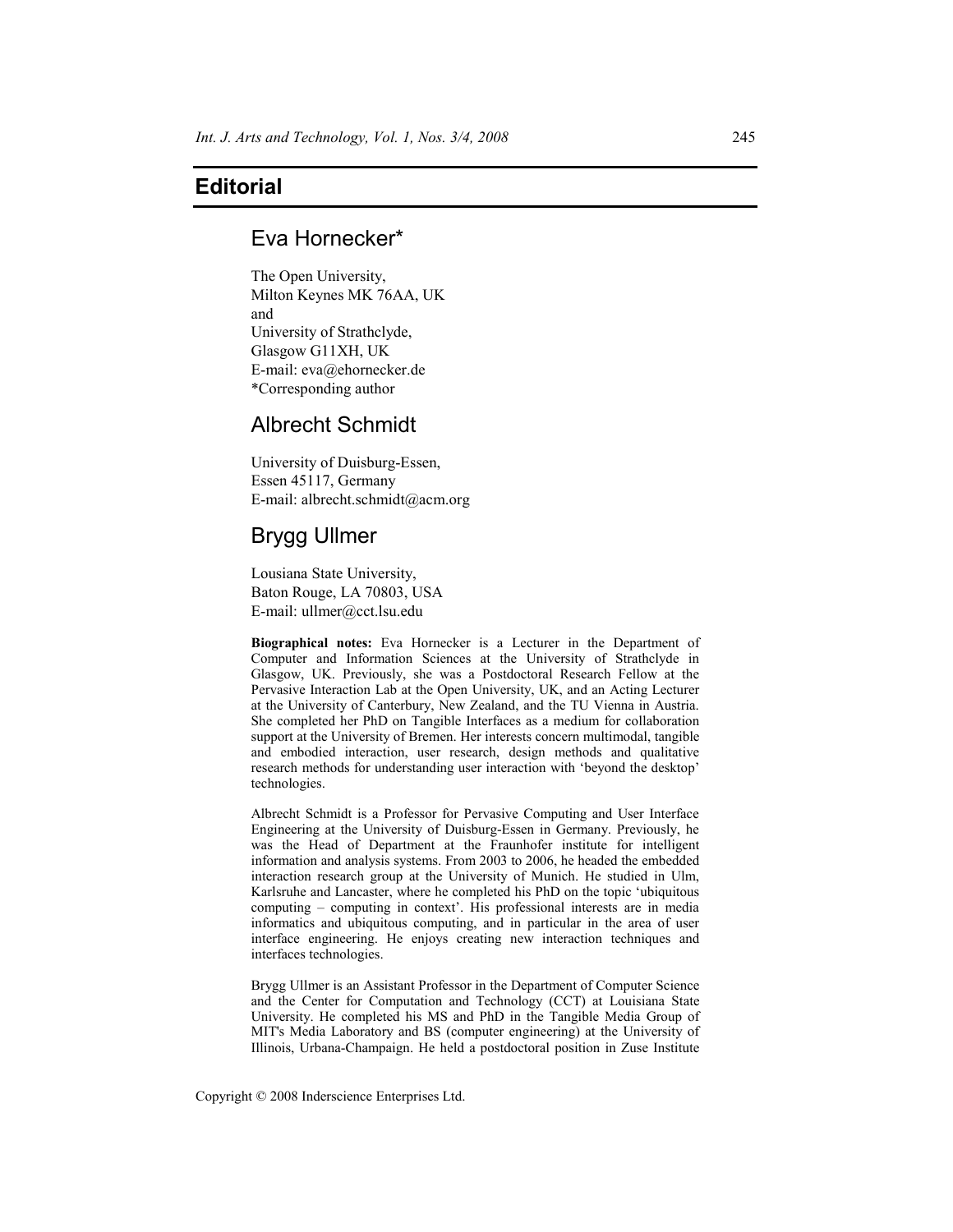Berlin's visualization department; internships at Interval Research and Sony CSL (Tokyo) and has been a Visiting and Remote Lecturer at Hong Kong Polytechnic's School of Design. His research interests include tangible interfaces, visualisation, computational biology, rapid physical prototyping, and computationally-mediated arts and crafts.

### **1 Introduction**

With technological advances, computing has progressively moved beyond the desktop into new physical and social contexts. As physical artifacts gain new computational behaviours, they are able to be re-programmed, customised, re-purposed, and to interoperate in rich physical, social and technical ecologies. They also become more complex, and require intense design effort in order to be functional, usable and enjoyable. Designing such systems requires interdisciplinary thinking. Their creation must not only encompass software, electronics and mechanics, but also the system's physical form and behaviour, its social and physical milieu, aesthetics and more.

In these new contexts, tangible interaction presents a philosophy and strong interaction design alternative for many kinds of physical artifacts that incorporate or prospectively relate to digital behaviours. In the process, from technical and also conceptual perspectives, computationally-mediated interaction becomes embedded both into physical artefacts and within users' tasks.

As a design approach, tangible interaction emphasises tangibility and materiality, physical embodiment of data, bodily interaction and the embedding of systems in real spaces and contexts. One of the core ideas that has driven this area is to quite literally allow users to grasp data with their hands, fusing the representation and control of digital data and operations with physical artefacts.

Many new opportunities have also evolved from a technical perspective over the last decade, including easy means for wireless communication, increasing processing power and ease of integration, and lowering costs of diverse sensors, actuators, processors and displays. Both consumer devices (e.g. the Wii controller) as well as electronic modules and toolkits (e.g. Arduino) are widely available, and are further lowering the threshold for engaging with tangible and embedded interaction.

In addition, from a conceptual standpoint, we have witnessed researchers evolving new user interface concepts in many different directions and domains. Advances in technologies have helped enable this and illuminated the widening bounds of possibility. But also, a more profound understanding of the potential benefit of new forms of interaction has increasingly driven many of these ventures.

The new conference series 'Tangible and Embedded Interaction' (TEI, www.teiconf.org) – first held in Baton Rouge, Louisiana (2007) and next in Bonn, Germany (2008) – has demonstrated the international interest and rich variety of work in this area. The conference has attracted a multi-disciplinary audience including artists, designers, technology builders, ethnographers and HCI specialists, even touching upon robotics and interactive buildings. For this special issue, we invited past authors and attendees (accompanied by a general call to the community) to submit articles providing insights into current developments and directions in this emerging field.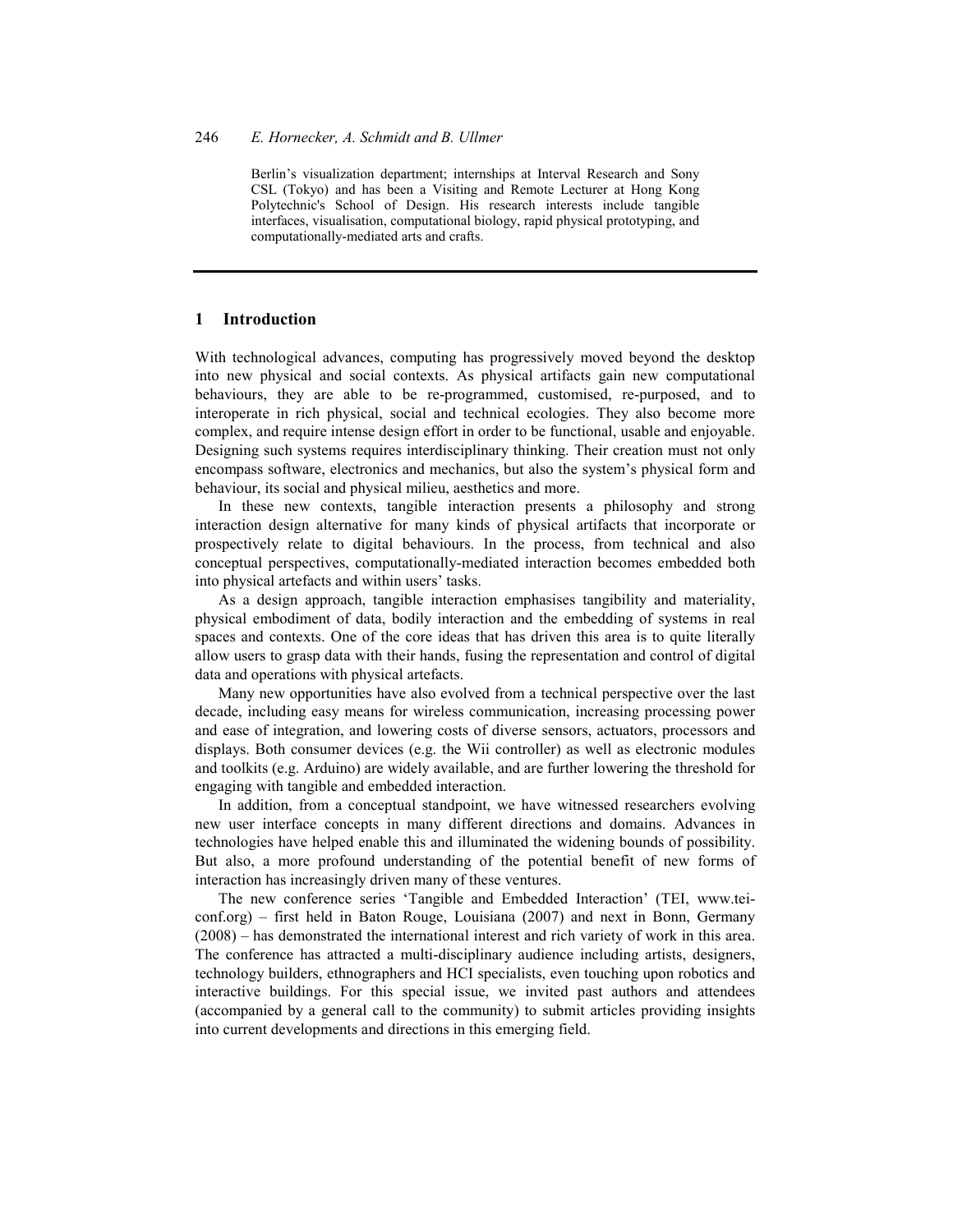### *Editorial* 247

We were excited to receive a sizeable number (roughly 30 papers) of high quality submissions. In addition to the six papers in this issue, two additional accompanying articles have been accepted to follow in forthcoming journal issues. These papers were selected in an intense peer review process; each accepted paper received at least three expert reviews, and an additional meta-review by one of the guest editors.

Of these accepted papers, Fernaeus, Tholander and Jonsson discuss an ongoing conceptual shift from an information-centric to an action-centric perspective on tangible interaction. The action-centric perspective emphasises designing tangibles that allow for meaningful manipulation and control of the digital. They focus on qualities surrounding the activity of system use, including support for social and shareable use, and interpret tangible elements as resources for action.

The next two papers relate to 'Acting with Tangibles' at a more practical level. Jorda reflects on the background of the ReacTable, and discusses live music performance as an application domain where tangible and tabletop interfaces are very successful. He explains why live music performance lends itself to tabletop tangible interaction, and how this application field productively challenges research. Jorda describes the main design issues leading to the ReacTable.

In their article *Designing for Performative Tangible Interaction*, Sheridan and Bryan-Kinns discuss another area of live performance: multi-participant digital live art. This is exemplified with the uPoi, a highly portable, tangible exertion interface. The authors outline design requirements for performative tangible interaction; the application of design requirements in evaluation; and an example application toward evaluating four public exhibitions of the uPoi system, along with this system's iterative re-design.

We then continue with two papers concerning the pragmatics of building and testing tangible devices. Gill, Walker, Loudon, Dix, Woolley, Ramduny-Ellis and Hare present techniques for the rapid design and development of tangible interactive prototypes; in particular, on methods that support the prototyping of the physical interaction elements. They present empirical data from three experiments, compare tangible prototypes to software prototypes, and investigate which level of 'quick and dirty' prototyping is useful in industrial design.

Next, Panchaphongsaphak, Ullmer and Riener investigate 'contact-sensitive artefacts'. They describe the technology and several applications of a novel approach for transforming pre-existing and purpose-designed physical artefacts into contact-sensitive interfaces and installations. Specifically, they describe how attachment of a six degree-offreedom force-torque sensor onto physical artefacts can transform them into active, computationally-mediated interfaces.

Finally, the last article contributes a conceptual, theory-oriented perspective. Price, Sheridan, Pontual Falcão and Roussos present a framework for understanding the effect of tangible technologies on interaction and cognition. They interpret tangible technologies as external representations which mediate cognition. The authors discuss the opportunities offered by tangible environments for novel representational formats and their applications within learning scenarios. An example scenario is presented to illustrate how the framework can be used as a method for investigating the effectiveness of different designs for supporting science learning.